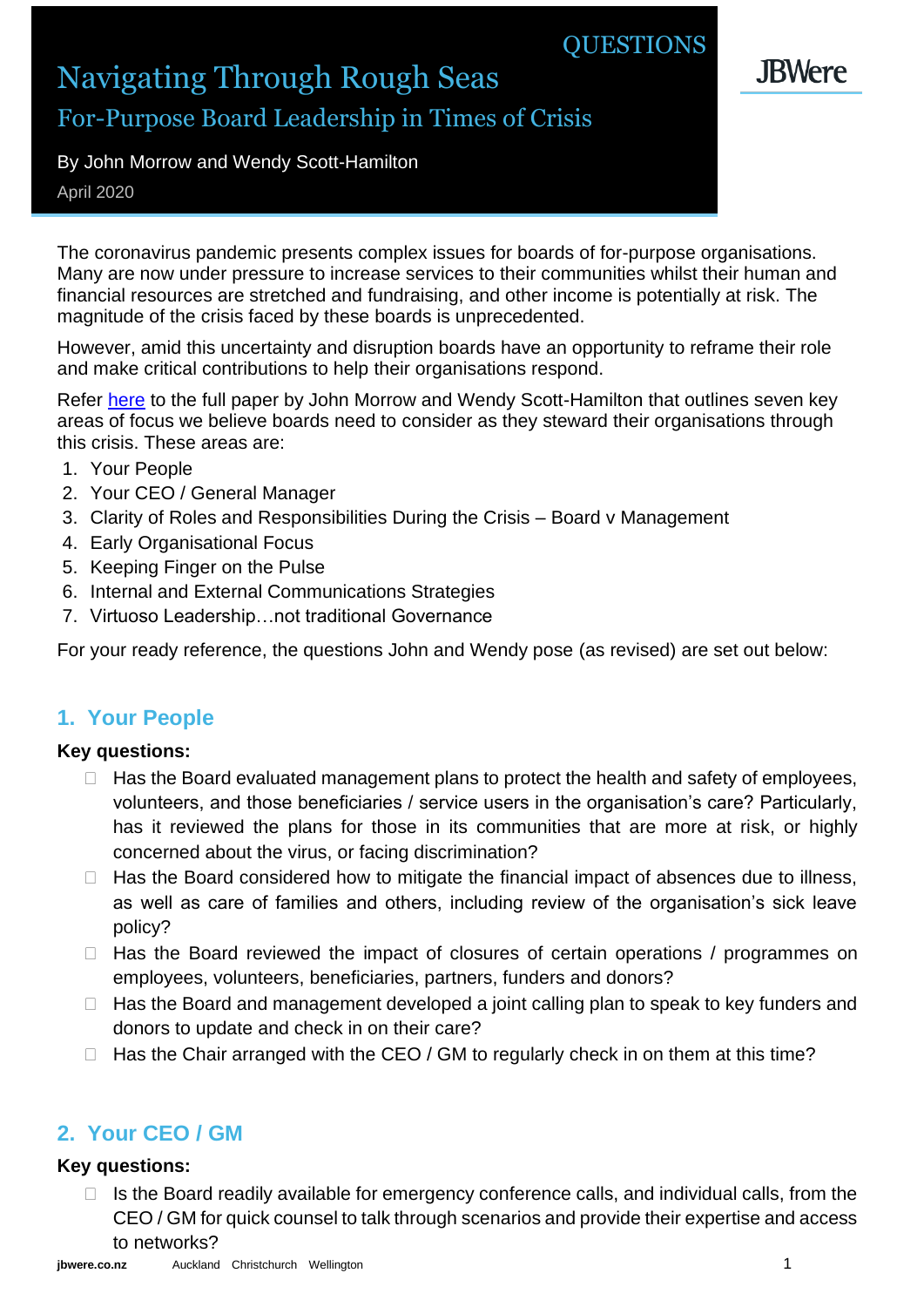- $\Box$  Has the Board reprioritised work and adjust expectations on the CEO / GM delivery and reporting to free up CEO / GM capacity?
- $\Box$  Has the CEO / GM been given permission to openly share management reports on key performance indicators with the Board, without feeling the need to refine or add commentary that involves extra work?

### **3. Clarity of Roles and Responsibilities During the Crisis – Board v Management**

#### **Key questions: First order**

- $\Box$  Has the Board assessed the need and desire of the management team for increased Board involvement in their organisation's response to the COVID-19 outbreak? Has the Board considered creation of a crisis committee to enable management to have ready access to Board Members between Board meetings?
- $\Box$  Have the Board and management team agreed on any shift of roles and responsibilities at this time?
- $\Box$  Have adequate safeguards been established to elevate engagement of the Board while minimising distractions for management?

#### **Key questions: Board/governance continuity**

- Does the Board have the capacity and is it appropriately positioned to provide guidance and oversight as the COVID-19 threat intensifies? Are Board members able to offer the availability and time commitment required?
- $\Box$  Can every Board member utilise technology to continue to meet and make decisions, while it cannot meet in person? Does the constitution allow for decisions to be ratified in these circumstances?
- $\Box$  Are Board members—and the management team taking sufficient precautions to limit their own exposure to the virus?
- $\Box$  Are there emergency succession plans in place in the event that the members the management team become ill? Do the governance policies provide a clear line of authority and decision making in the case of absences by the CEO / GM, and a contingency in the event a Board quorum is not available?

### **4. Early Organisational Focus**

#### **Key questions: Focus on critical actions for ongoing impact**

- $\Box$  Has the Board reviewed management's plan for continuing critical programmes?
- $\Box$  Are there specific plans around keeping the beneficiaries and others that it serves safe?
- $\Box$  Has the Board challenged management on the opportunity that COVID-19 presents to move away from programming that is no longer aligned with the organisation Mission?

#### **Key questions: Focus on core operations and continuity**

- $\Box$  Has the Board reviewed management's plan for stabilising its operations?
- $\Box$  Has Board reviewed management's efforts to identify, prioritise and manage potentially significant risks to ongoing business operations?
	- − What activities or services would the organisation need to curtail if specialised volunteer attrition became an issue?
	- − Do internal resources need to be reallocated to ensure critical activities can continue?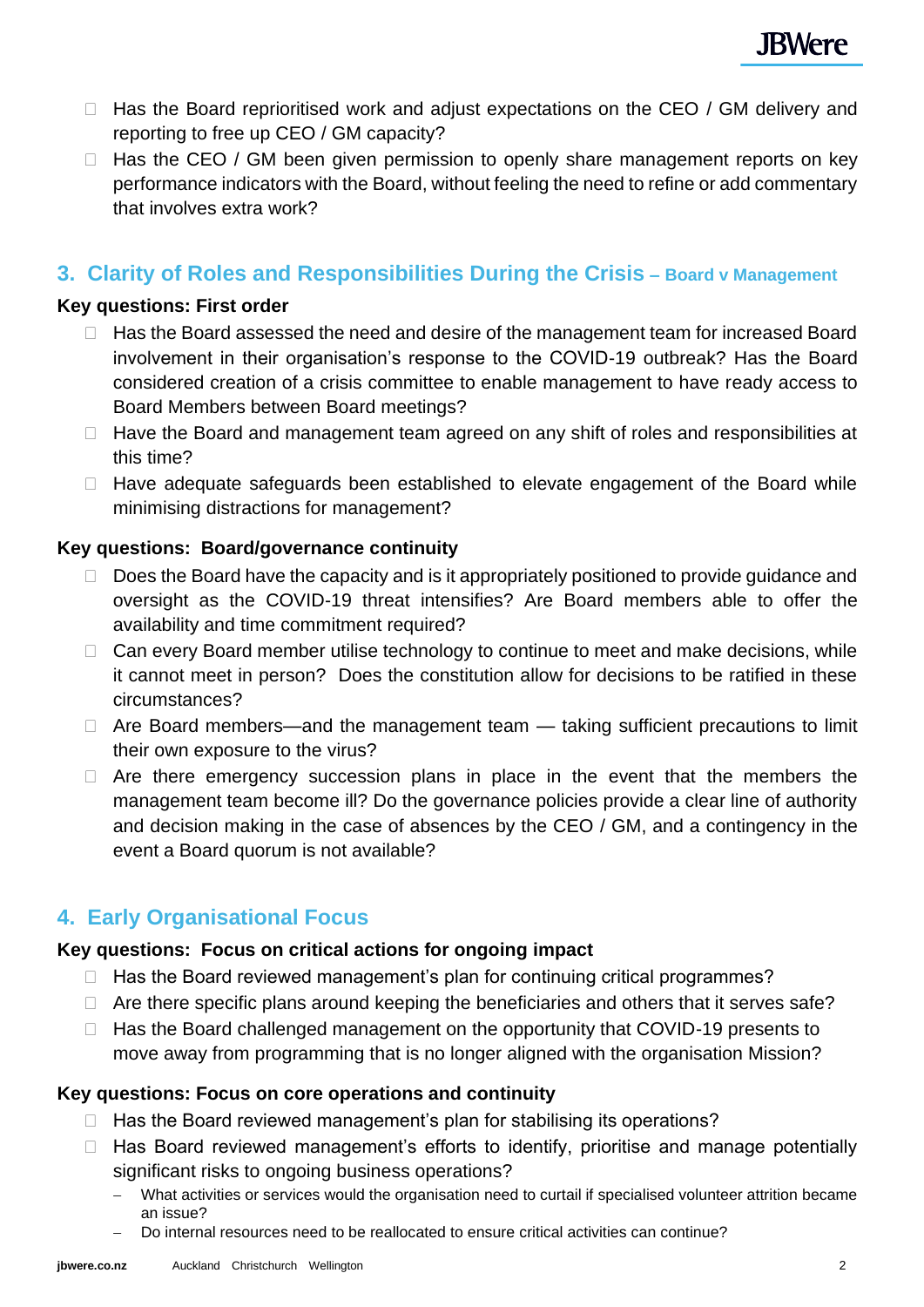- − What specific goods are required to continue the mission at full capacity, what is organisation doing now to secure those supplies?
- − Are any significant vulnerabilities in cybersecurity being addressed?

#### **Key questions: Focus on immediate actions required to manage cashflow**

- $\Box$  Is the Board satisfied as to the ability of the organisation to remain financially viable during these times, and be in a position to provide ongoing support to its beneficiaries?
- $\Box$  Has the Board been able to clearly assess the ways that the organisation is able to help in the current situation, and reviewed what is core versus non-core programmes?
- $\Box$  Has the Board considered its stewardship of current partners, funders and donors at this time, and reviewed the communication strategy in connecting with potential supporters?
- $\Box$  Has the Board reviewed the pro-bono and in-kind support that the organisation needs at this time?

#### **Key questions: Focus on future scenarios and risk assessment of impacts**

- $\Box$  Has the Board identified 3-4 scenarios to plan the organisation's response to the crisis? Has the Board considered the true worst-case possibility?
- $\Box$  Do these scenarios change with different timeframes? What information is missing or potentially inaccurate?
- $\Box$  What are key enterprise risks for each scenario? What are the organisation's greatest vulnerabilities?
- $\Box$  With the resources we have how can we prevent the worst from occurring?

# **5. Keep Finger on the Pulse**

#### **Key questions:**

- $\Box$  Does the Board have sufficiently visibility and capacity to readily process fast-changing information about this crisis? How can it ensure that it uses the right sources of information to keep effectively adapting its understanding of and response to this crisis?
- $\Box$  Does the Board have tested protocols in place for each communication channel, to gather and provide relevant and up-to-date information as to all impacted areas of the organisation?
- □ Does Board and management understand the areas of disruption caused by Covid-19 that are most likely to impact the organisation to help frame their initial response? Are Board and management of the same mind as to what should be done now, and what is required in the immediate days / weeks?

# **6. Internal and External Communication Strategies**

#### **Key questions:**

- $\Box$  Has the Board reviewed list of key external stakeholders that need to be communicated to?
- $\Box$  Is there a clear strategy around who communicates what?
- $\Box$  Has Board reviewed the internal and external communication strategies and sought updates?
- $\Box$  Is the Board regularly communicating even when they don't have all the answers?